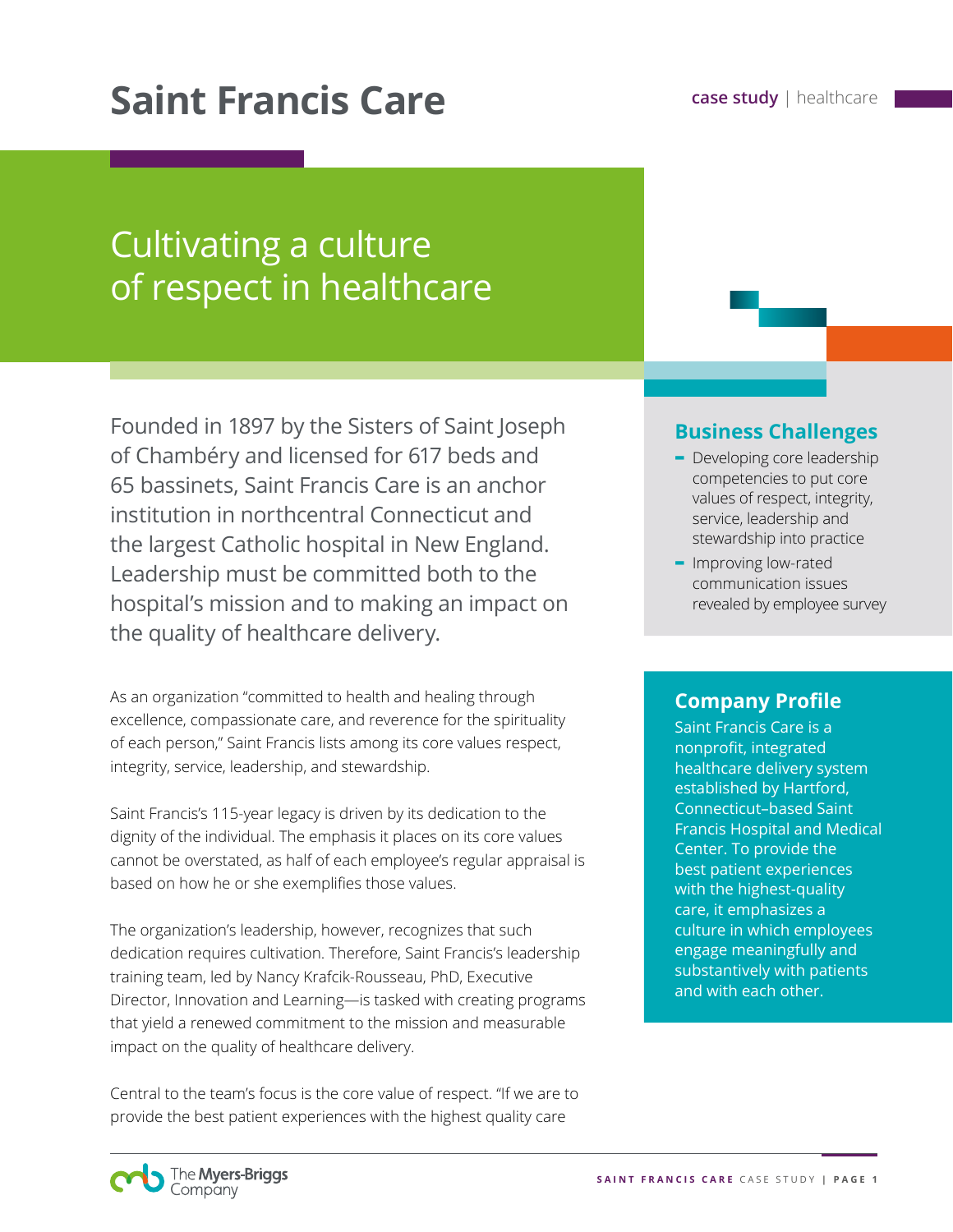throughout one's lifetime, we must demonstrate in measurable behaviors respect toward patients, families, and each other," said Krafcik-Rousseau.

#### **Solution**

While Saint Francis's staff always strives to maintain a respectful environment, her team is employing innovative leadership and management training designed to provide a well-defined road map for all organization members to follow on a daily basis.

Krafcik-Rousseau developed and instituted the Core Leadership and Management Training program, aimed at helping new managers either new to management or new to the organization—cultivate skills that promote a culture of respect in which all employees give and accept feedback without fear.

The program addresses a central challenge: defining what respect means to individuals and departments within a diverse organization. Without such definition respect, in practical terms, would remain elusive. Krafcik-Rousseau notes that Saint Francis began using the Myers-Briggs Type Indicator ® (MBTI ®) instrument two years before the Core Leadership and Management Training program was created, initiated by Judith A. Carey, RSM, PhD, Vice President of Mission Integration, to drive training programs focused on team building, skill development, conflict resolution, and individual coaching.

Given the organization's needs, Krafcik-Rousseau recognized an opportunity to build Saint Francis's current use of the tool and make it a core component of a more widespread, in-depth initiative.

The MBTI instrument, the world's most widely used personality assessment, is based on Carl Jung's personality type theory. According to type theory, we each have an innate, fundamental personality type that, while not controlling behavior, shapes and influences the way we understand the world, process information, and socialize. The MBTI tool helps individuals determine which of 16 personality types fits them best, a discovery process that yields an abundance of information related to work habits, relationships,

#### **Solution**

- **-** Help new managers cultivate skills that promote a culture of respect
- **-** Define 'respect' and what it means to individuals and departments within a diverse organization
- **-** Use Myers-Briggs tool to help people demonstrate respect through behavior and tailored communication

We enter with MBTI analysis in hand and go straight to their issues. Training becomes more meaningful when people can connect it to their work quickly participants typically find MBTI training fun and energizing and usually wish the sessions were longer. **Nancy Krafcik-Rousseau,** 

PhD Executive Director, Innovation and Learning Saint Francis Care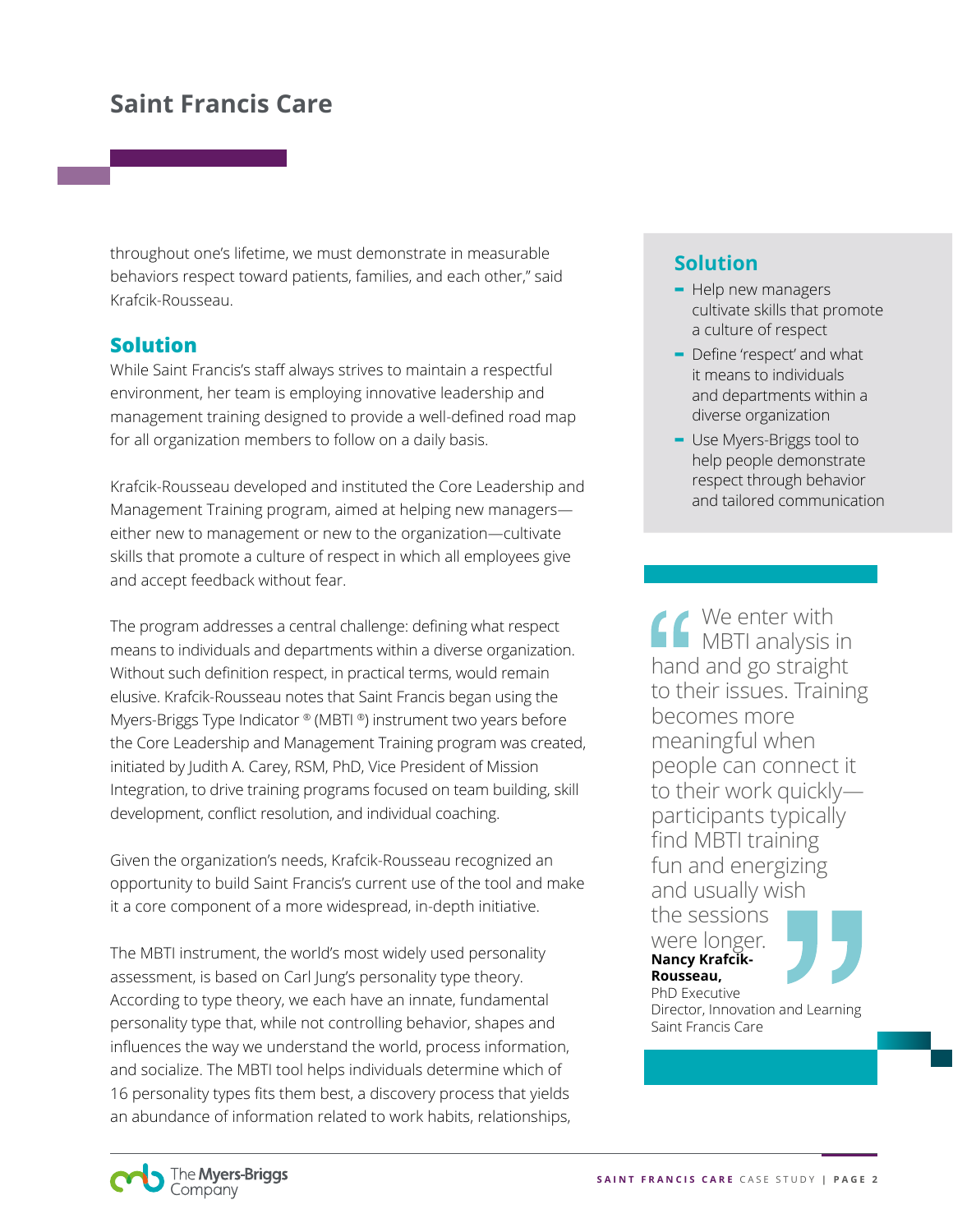and other elements affecting workplace cohesion. The 16 four-letter types are based on preferences for Extraversion (E) or Introversion (I), Sensing (S) or Intuition (N), Thinking (T) or Feeling (F), and Judging (J) or Perceiving (P).

With more than 25 years as an MBTI practitioner and vast experience as a trainer and a change agent, KrafcikRousseau is guided by a core belief that, to inspire change and growth, one must begin by accepting people as they are right now. The strength of the Myers-Briggs approach, she says, lies in its ability to build individuals' awareness of themselves and others. As a fundamental program element, all participants complete the MBTI assessment (Form M) prior to training. Once they've verified their type and studied their type description, the program leads them through a series of modules that address how personality type influences communication and people's ability to give and receive respect.

The first portion of the program, the "Leadership Intensive" module, covers leadership competencies, blind spots, and awareness of personal style using the MBTI tool. Subsequent modules include "Managing People," "Leading Change in Difficult Times," and "The Change Process." The final module, "Having Effective Conversations," focuses on what prevents effective conversations and how to make it safe to talk. The "Leadership Intensive" module provides an introduction to type within a team, while other modules offer more granular discussions. During training, participant groups are treated as hypothetical teams, enabling the facilitator to illustrate more effectively diverse communication styles based on personality type and potential pitfalls that may inhibit a culture of respect. The MBTI assessment, says Krafcik-Rousseau, provides strategies and techniques that enable participants to "connect the dots" between their own behaviors and others' perceptions in a short period of time.

The program also offers ongoing skill development through oneon-one coaching. Additionally, once the leaders have undergone training, they will often invite the leadership training team to work with their own teams—Krafcik-Rousseau works with several such teams each year.

#### **Results**

- **-** Improved conflict handling and less misunderstanding, and a greater feeling of respect for other team members
- **-** Small team gained insight into general employee population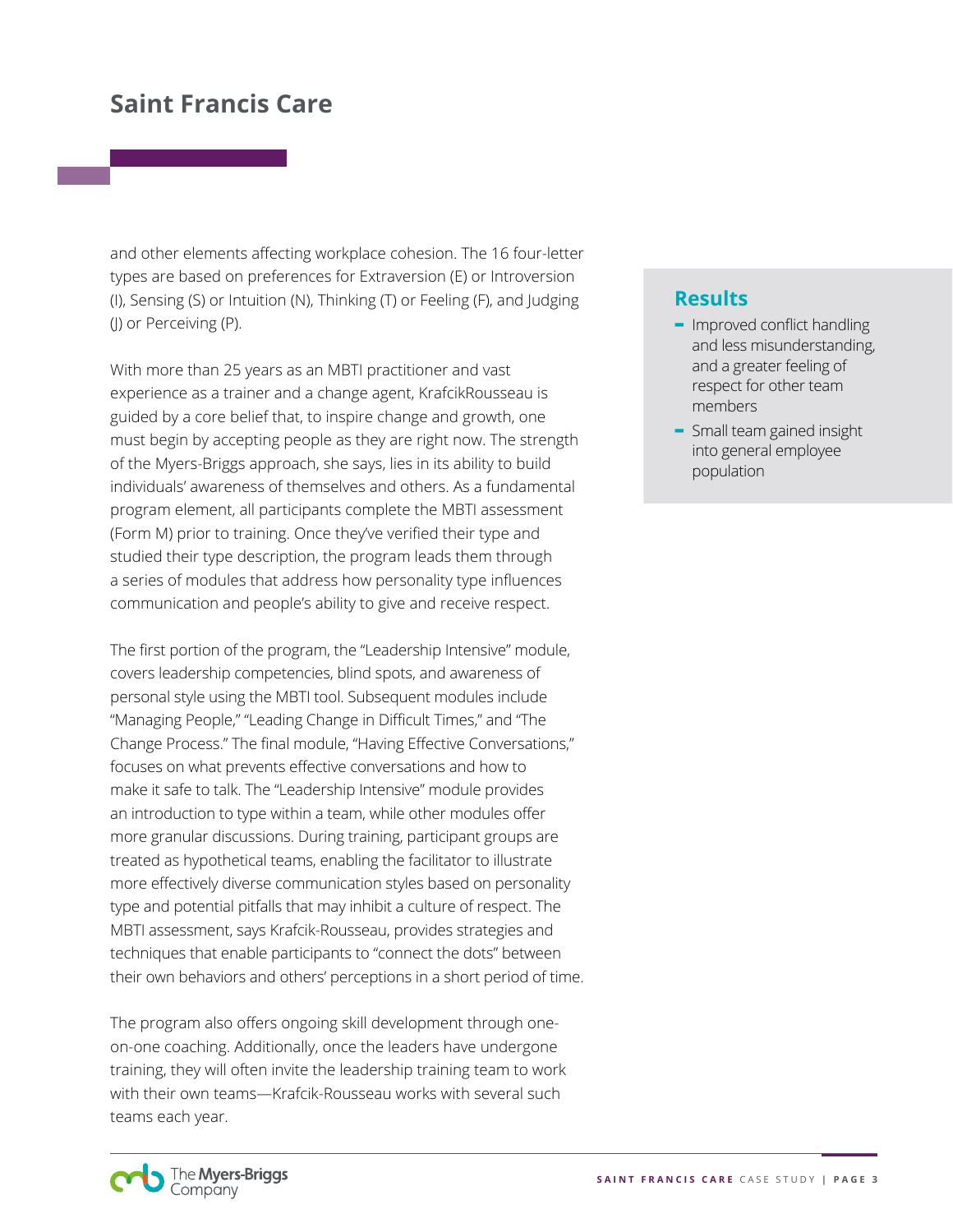Central to training is an examination of "effective conversations"—interchanges upon which important decisions are based—and how personality type affects people's ability to engage effectively in such dialogue. The program helps participants understand how type-based differences can disrupt lines of communication at precisely those moments when clear and direct communication is required. Often these conversations need to be held in response to change, previous dialogue between individuals, and conflict.

"By understanding how you interpret the situation according to your own type, you can bypass much of the emotional interference as well as the assumptions you would normally make, obtaining a more positive, clear outcome," said Krafcik-Rousseau. For example, during a crucial conversation, often individuals with a preference for Introversion need time to digest the dialogue. However, their reluctance to finish the conversation at that moment can be perceived as stubbornness, or "shutting down." With the self-awareness afforded by training based on the MBTI instrument, Introverts can handle the conversation more effectively with statements such as "I hear what you're saying—give me some time to absorb this and then we'll revisit this conversation."

On the other hand, Extraverts, who often feel an immediate need to express themselves, come to understand that while they need to "get it out in the open," the problem doesn't need to be resolved that instant. According to Krafcik-Rousseau, "Having a meaningful dialogue and dealing effectively with difficult conversations is the core of maintaining a respectful environment. When employees can demonstrate respectful behaviors the environment is then open to providing excellent patient care. When effective communication is present our employees can return to their passion—helping our patients."

Training modules emphasize managers' self-awareness of how they communicate and how team members receive such communication attempts through understanding MBTI principles. During meetings, for example, Introverts might view Extraverts, who tend to talk more, as grandstanding, while the reality may be that Extraverts have little time to voice their opinions during normal working hours and are fulfilling a need. This, says Tim Michaels, Team Trainer and Facilitator at Saint Francis, is often the case for Extraverted types working in operating rooms, who must take direction from a surgeon for hours at a time under very intense pressure. They may attempt to counterbalance this lack of opportunity for self-expression during meetings.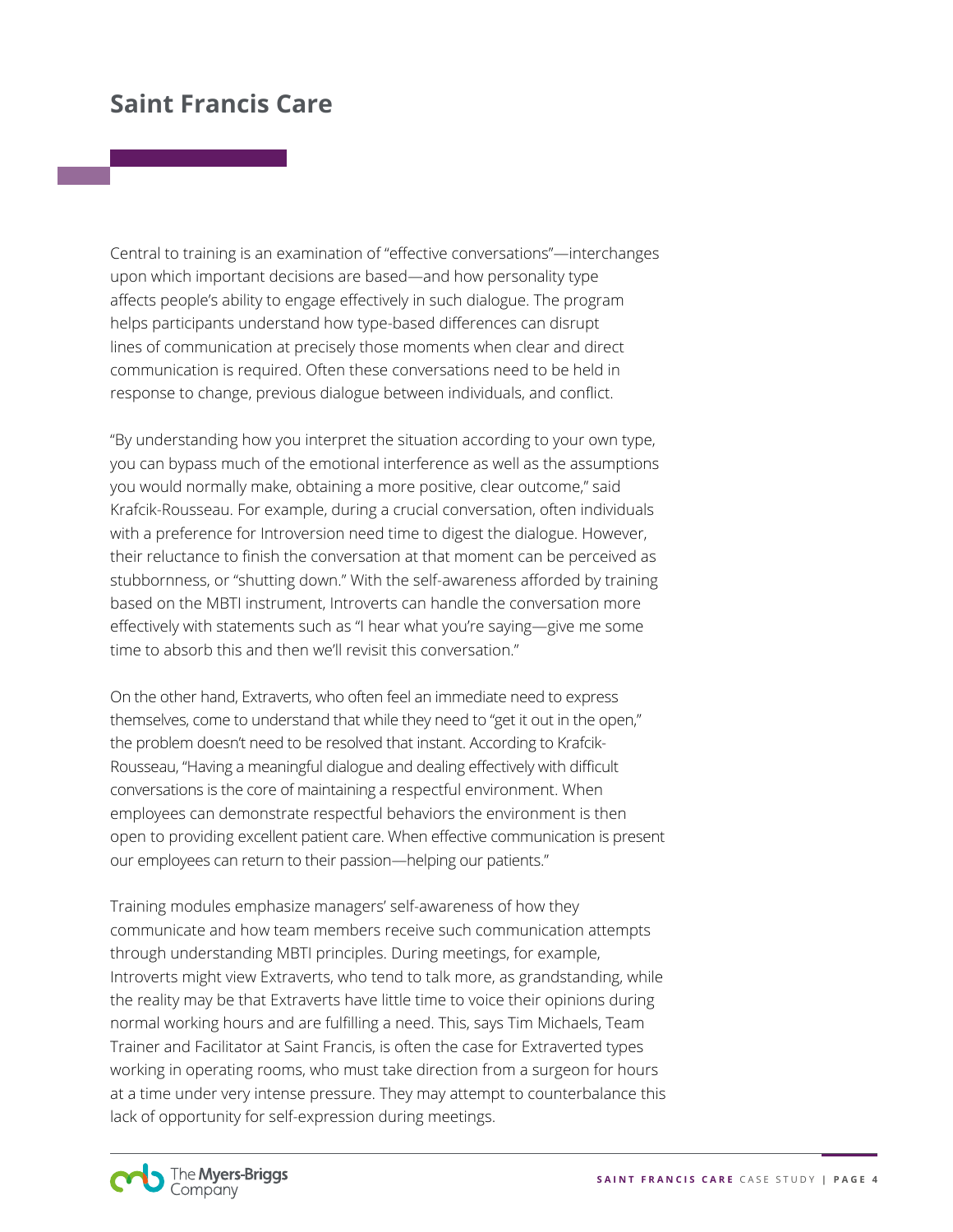By contrast, Introverts, who might be viewed by Extraverts as "disengaged" during meetings, may need to leave their comfort zone to demonstrate vocally that they are in fact interested in what's being discussed. In order to accommodate all personality types, the meeting organizer may consider setting some guidelines for participation, such as the maximum and minimum expected contribution. In some instances, they may even be encouraged to use a timer.

Training sessions also address communication challenges between employees and their superiors. MBTI team charts, says Michaels, are a particularly effective way to help managers, subordinates, and co-workers understand each other. For example, an ENFP employee having a heart-to-heart with an ESTJ boss might feel he is "getting nothing back." However, if true to type, the supervisor may actually be processing the employee's logic in her head. "When we do our 'team chart,' we make points as to how the leader of the team communicates," said Krafcik-Rousseau. "The training enables participants to assess their ability to convey their message and confirm how it is received."

Conflict management through the lens of MBTI type is central to all training modules, as well as ancillary team and individual coaching. Elizabeth Lunt, Team Trainer and Facilitator at Saint Francis, recalls a team that recently exhibited high tension. "There was a lot of stress. We finally discovered that one Introvert team member was having a great deal of difficulty expressing herself over the Extraverts during meetings. By the time she spoke she'd be frustrated, and as a result, the team interpreted what she said quite differently from how it was intended."

The MBTI training—which offers a basis for removing emotion from conflict and strategizing a positive outcome—enabled the team to work together to ensure that the Introvert's thoughts were expressed and understood. According to Krafcik-Rousseau, "Teams that have undergone MBTI-based training manage conflict more effectively and exhibit less misinterpretation, with members generally feeling respected because others appreciate how they approach tasks, decision making, and organization."

As misreading of intent is often the root of conflict, understanding MBTI type helps leaders more effectively discern the source of unpleasant encounters and strained relationships. Participants may be asked to deconstruct a scenario in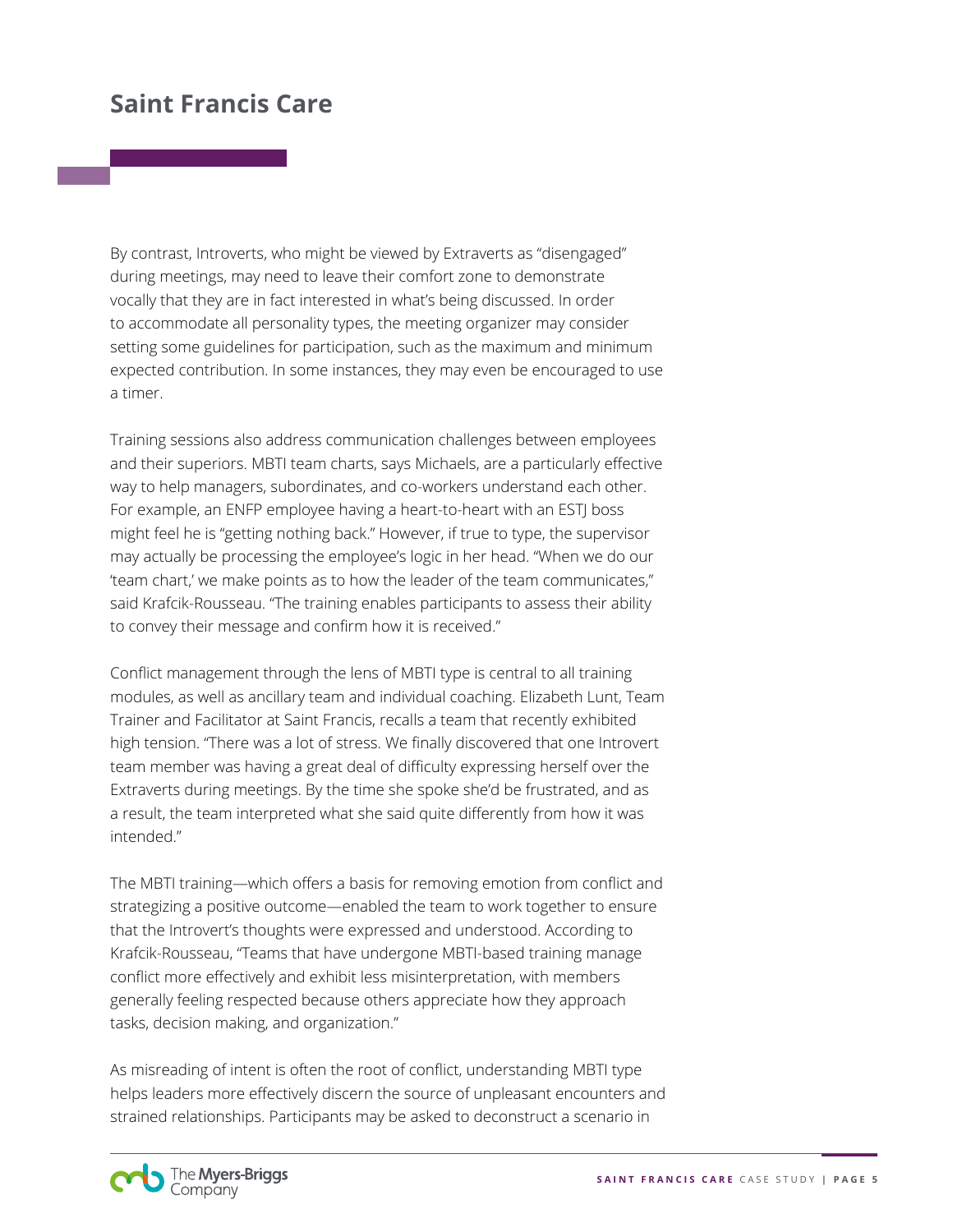which a senior employee asks his or her aide for help and is met with "I'm busy." Training helps them view it from each party's perspective and discuss a more constructive way to deal with it that takes into account time, place, context, and relationship. If the aide is generally agreeable, the senior employee is counseled to let it go.

If, on the other hand, the aide is regularly responding dismissively and it is bothering the senior employee, they are both counseled to exercise selfawareness as they address the situation through a crucial conversation. In all cases, they are required to ask themselves if they are calm enough to maintain objectivity during the conversation. While Extraverts may need to fight the urge to express their feelings immediately, Introverts are cautioned not to wait too long before addressing the issue.

As Saint Francis builds a strong shared governance foundation, it improves patient experiences by ensuring that staff, particularly nurses, have a strong voice in Saint Francis's practices. Among other contributions, shared governance councils are integral to raising and setting goals at the unit-specific level.

A shared governance structure provides large employee segments, such as the nursing staff—which makes up two-thirds of the employee population—with an organized way to meet the needs of patients. The MBTI training allows each floor to explore its own culture and how its members define respect as a group, providing a foundation for effective conversations and a framework for peer-topeer resolution of potential conflict.

In addition to nursing units, the training team has provided department-level training across the organization. This type of training allows the team to focus on specific group dynamics. Knowledge of the specific team styles gives the trainers opportunities to provide a more extensive array of strategies.

"We have a very limited ability to get people—particularly nursing staff together, so we're confined to hour-long segments," said Krafcik-Rousseau. Consequently, information must be presented in practical terms. Krafcik-Rousseau says that time constraints require trainers to offer on-target examples of problems participants are likely to encounter. Taking everyone through pre-training assessment provides immediate insight into the kinds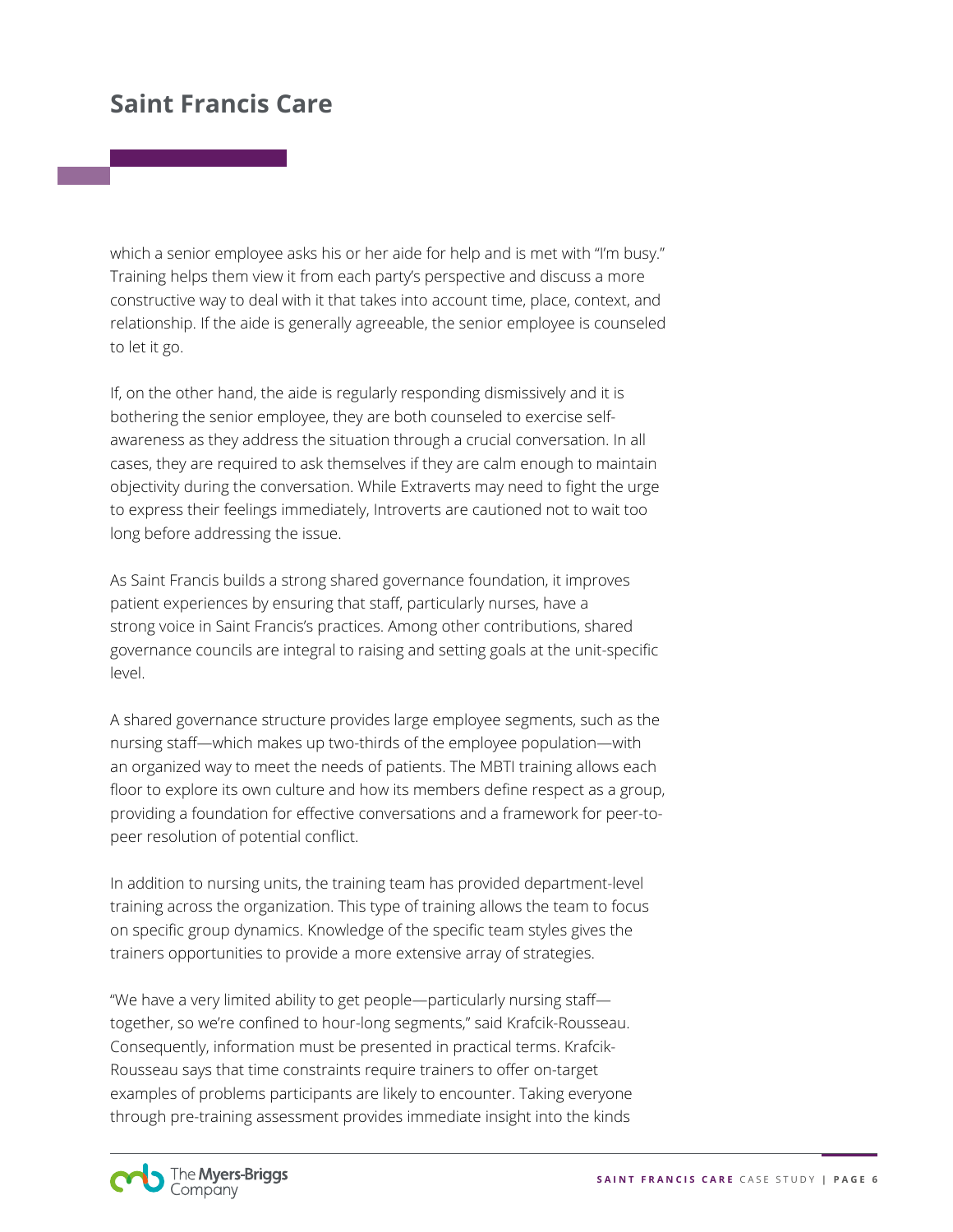of problems they're likely facing. "We enter with MBTI analysis in hand and go straight to their issues. Training becomes more meaningful when people can connect it to their work quickly—participants typically find MBTI training fun and energizing and usually wish the sessions were longer."

It's also important, she says, to keep participants engaged between sessions by offering "parting gifts," such as type charts and stickers. Additionally, followup sessions begin with a discussion of what has happened since the previous session, paying particular attention to "aha!" moments.

Saint Francis has over 5,000 employees and a training team of three people, making it a challenge for Krafcik-Rousseau's team to connect directly with the entire staff. However, the programs enable them to form relationships with managers, who then share insights and access to the general employee base. "Once the training turns to team building, we often gain entrance into the actual teams, enabling us to impact the larger organization directly," said Krafcik-Rousseau.

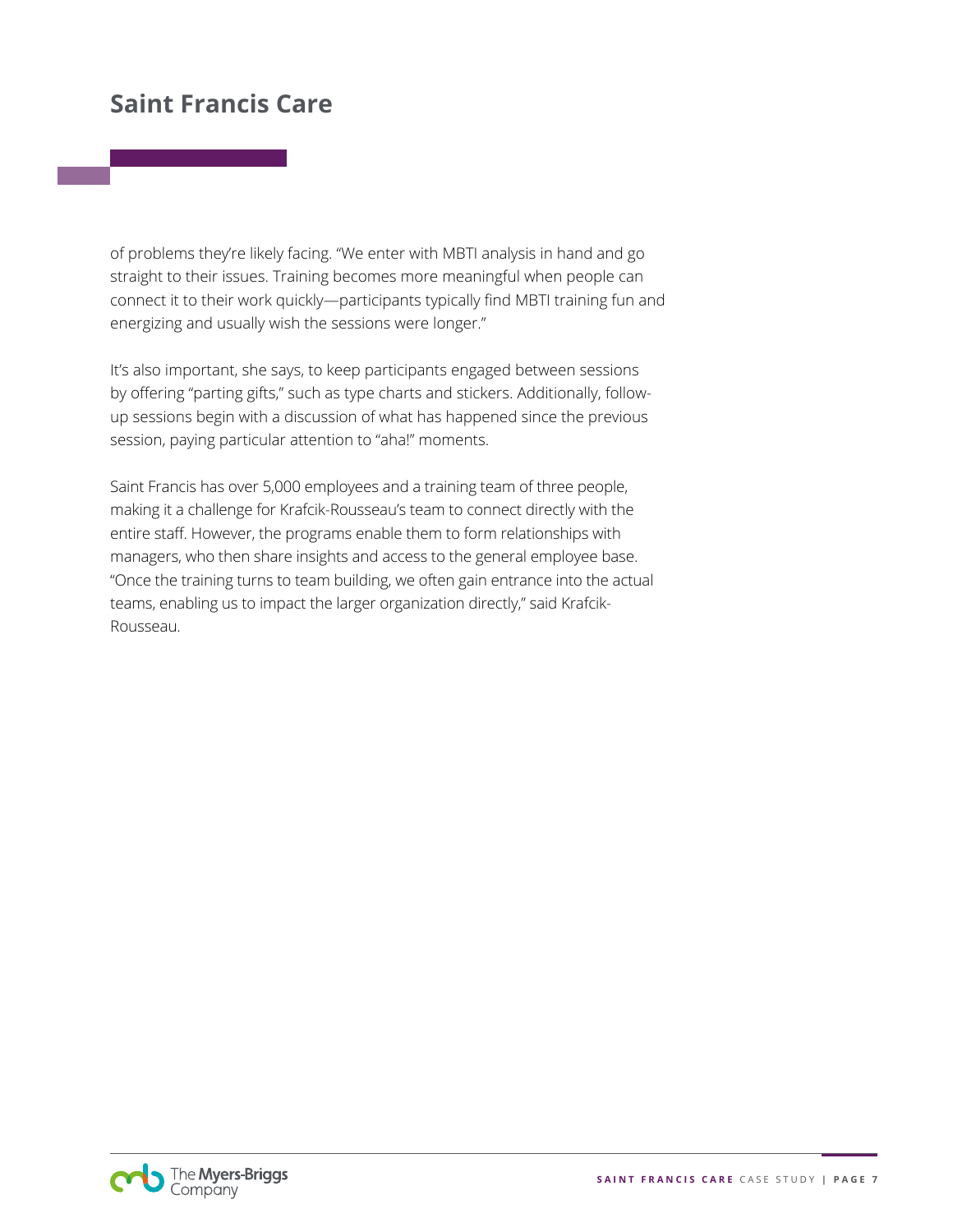#### **Results**

Krafcik-Rousseau largely attributes the program's success to consistent training, regular follow-up sessions, and individual coaching. Saint Francis, she says, plans to expand the program—the MBTI assessment remaining its core—with the goal of typing all 5,000 employees. To date, one-fifth of Saint Francis's employee base has taken the MBTI assessment, including most everyone at manager level and above, and numerous non-manager employees as well. The team recently compiled all results into a single database, the analysis of which will shape the program moving forward. Additionally, they've started a physician leadership training program that examines personality from the viewpoint of a practicing physician and are developing a new-hire orientation program that will incorporate discussion of MBTI type and core values.

The team also recently expanded the program to encompass stress and change management. MBTI training is central, as both stressors and stress responses during change vary greatly by personality type. "For us, change is constant—if there's not a new building opening up, then we're dealing with a new technology or new strategic plans," said Krafcik-Rousseau. "And that change can lead to stress."

Krafcik-Rousseau and her team discuss how leadership style through change management can affect team stress, using MBTI "grip" theory to help participants identify stress cues by personality type. Originated by Dr. Naomi Quenk and developed in her booklet In the Grip, grip theory proposes that, under severe stress, people tend to operate from their "inferior" function. Because they're operating from less practiced aspects of their personality, they may behave like an immature version of their opposite type.

However, while these stress reactions may seem random, they're actually predictable through an understanding of personality. The process helps participants understand how they react to change, why they resist change, and how understanding their own style can help them tailor their change management approach to people of varying types to minimize stress.

Christopher M. Dadlez, FACHE, President and CEO of Saint Francis Hospital and Medical Center, has been a strong supporter of utilizing the MBTI tool among his senior leadership team. This top-level support has further enabled the team

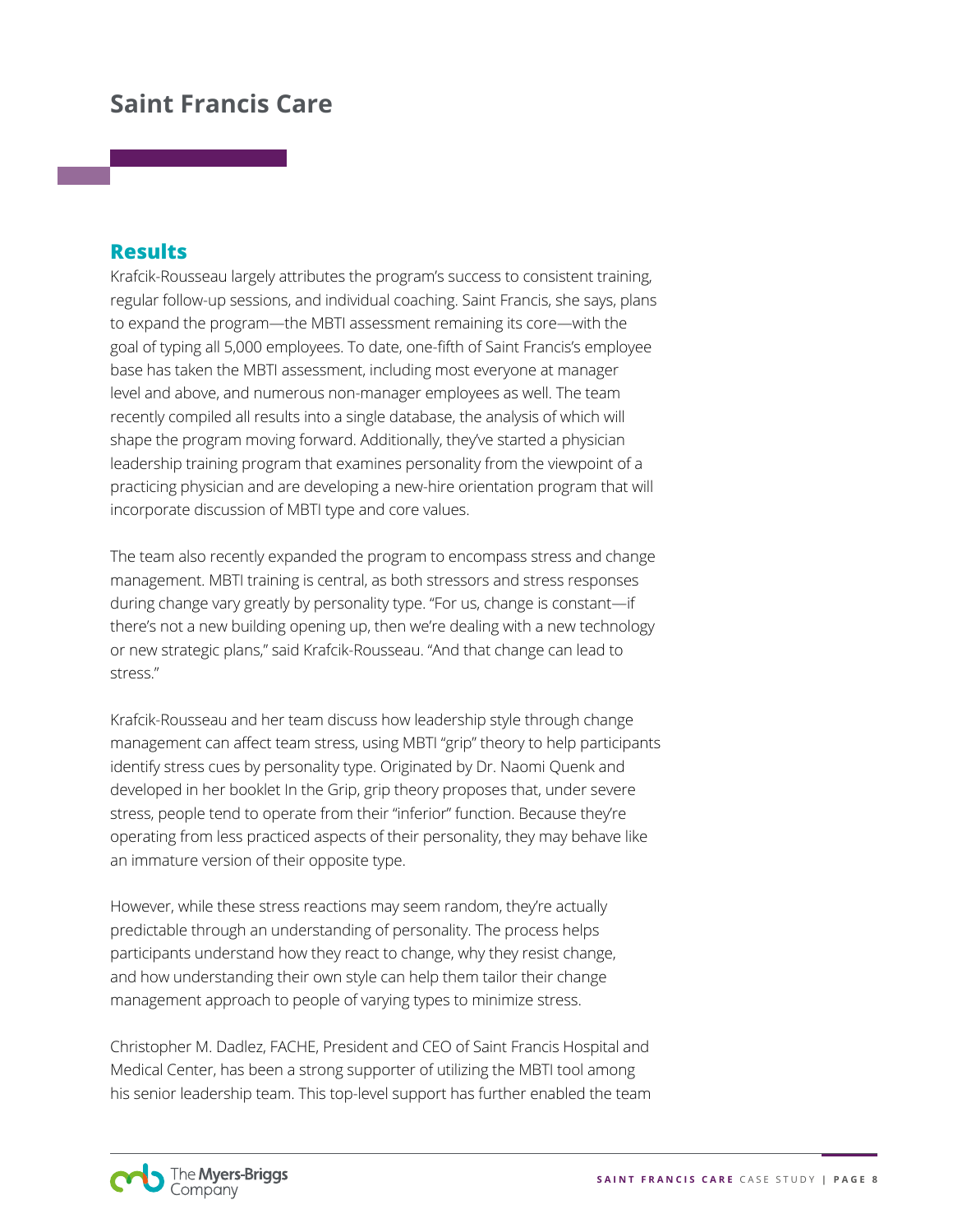to extend the program's benefits organization-wide. Mr. Dadlez agrees that leadership is about a focus on human capital.

For this reason, he says, "Relationships are everything for leaders regardless of who you are dealing with." He notes that relationships are built on trust and respect, and he has worked very hard in his leadership to exhibit both. Mr. Dadlez has found MBTI strategies to be helpful in his own reflection on leadership among members of his senior team.

Under the leadership of Dr. Krafcik-Rousseau, Saint Francis has moved from being an organization that searches for ways to communicate its core values to one that follows a well-defined strategy for putting those values into action. "If we are going to actively live the mission and core values, it will require us to engage in meaningful dialogues so that we can feel empowered to behave in ways that represent these values," she says. The Myers-Briggs instrument helps Saint Francis provide employees with concrete strategies and tips that allow them to demonstrate respect through their behavior.

"We all want to be respected and demonstrate respect, but defining how this translates into real behavior can be difficult," said Krafcik-Rousseau. "The MBTI tool gives definition and a framework to an otherwise subjective and nebulous concept, and provides a real basis for action."